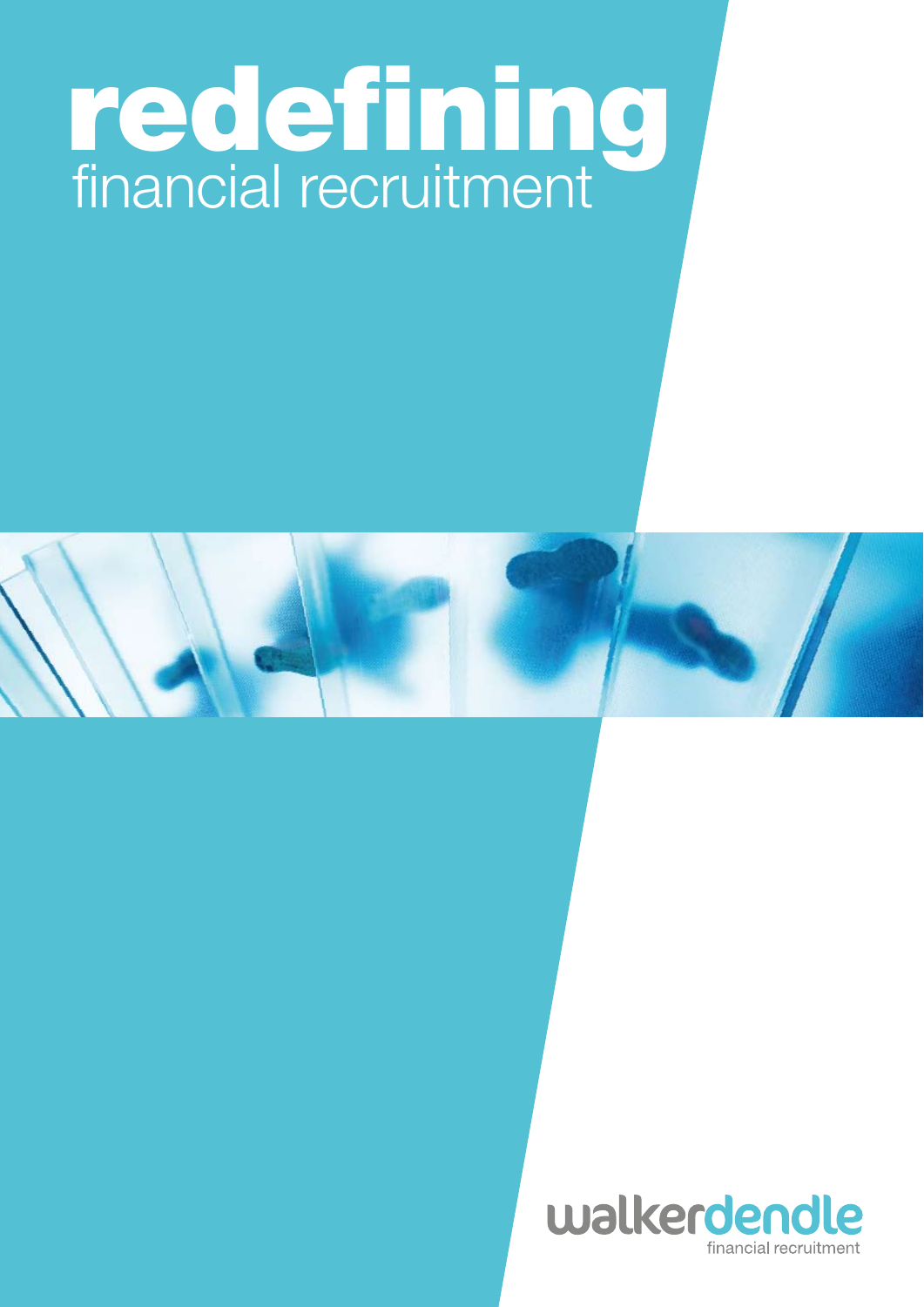Our focus is on providing the very best service and highest calibre candidates to the South East's employers. We adapt everything we do to suit the way you work and never compromise on quality.

We also understand that every recruitment decision is vitally important to your business. That's why we're single-minded in not only finding you the people you need to fulfil key roles right now, but in identifying candidates today who will be tomorrow's leaders.

As the region's most established independent financial recruitment specialists, we have an intimate understanding of the South East's businesses and the trends in the local economy. At the same time, our detailed market knowledge can make a real difference to finding the candidate who is absolutely right for your organisation.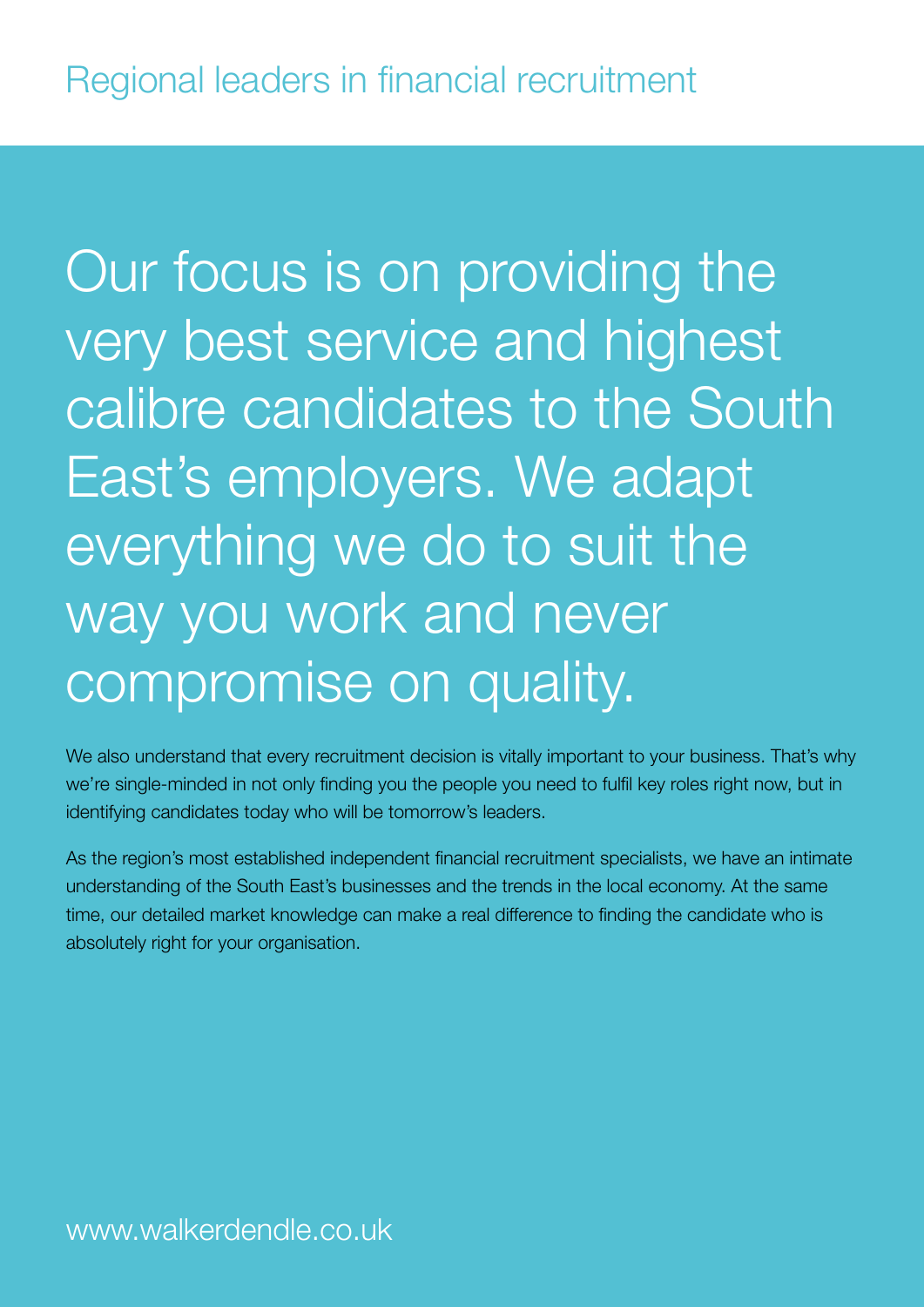## opening doors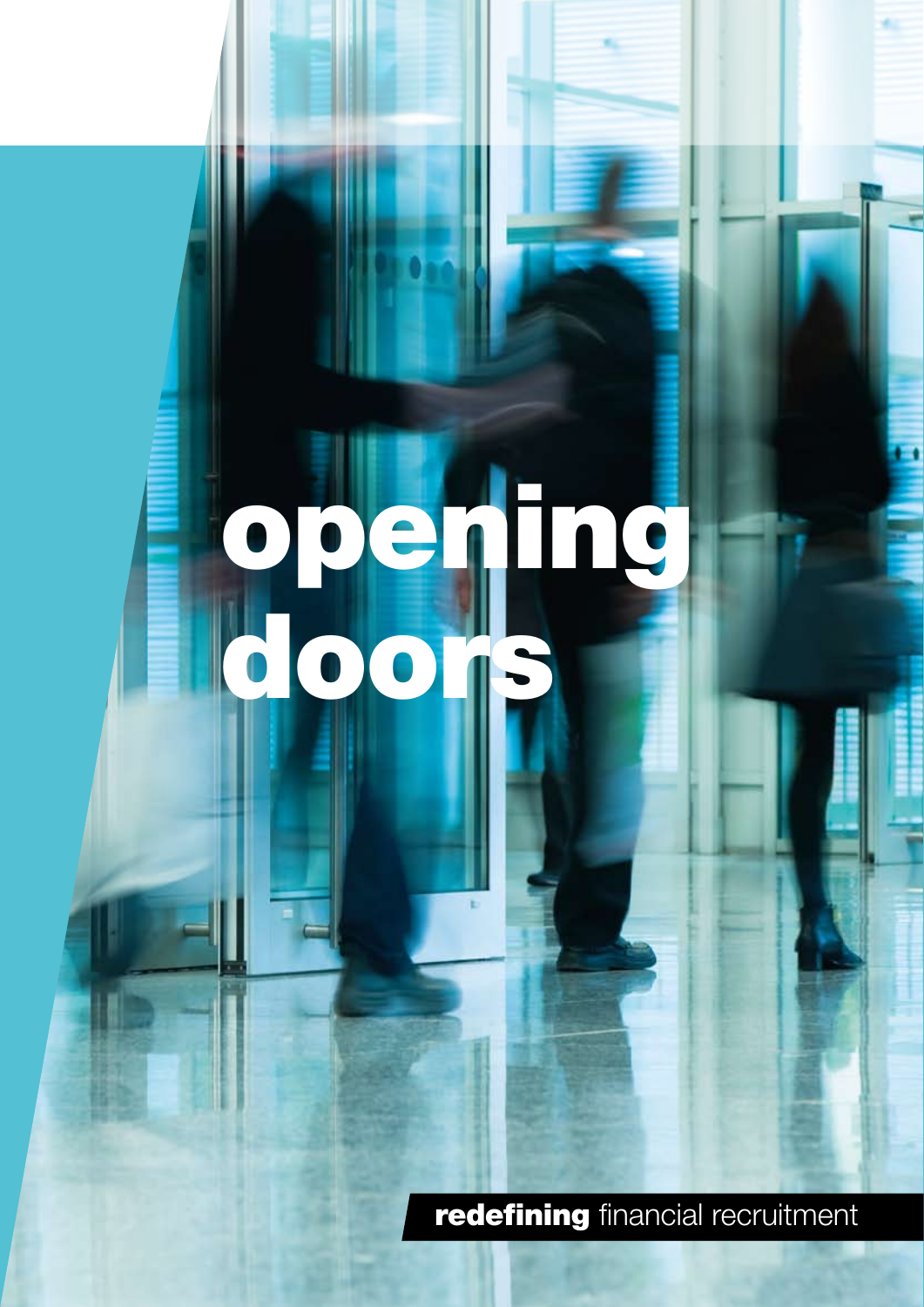From owner-managed to FTSE100, Walker Dendle responds to the particular needs of the widest range of businesses in the South East.

**Our values** – our business is committed to achieving results for our clients, our candidates and our own employees. Taking pride in investing in people and passionate about building business partnerships, we are dedicated to preserving an uncompromising level of professionalism in our role as your recruitment partner. Our aim is to continue to offer a truly exceptional service to clients as they continue to expand and grow.

By taking the time to understand both your priorities and the competencies required for the position you're looking to fill, we make finding the right person so straightforward. By taking into account the way you and your organisation work we make sure we fit in perfectly with your processes.

We're passionate about offering a comprehensive service, so we take care to monitor economic trends and their implications for your business and human resource planning. Our proactive approach to talent acquisition affords you access to our network of highly skilled applicants. And we're also committed to keeping up with the latest developments in employment and business law, a guarantee of total compliance for your business.

**The ultimate in client care** – complete compatibility with your organisation and an extensive vision that together save you time, effort and money.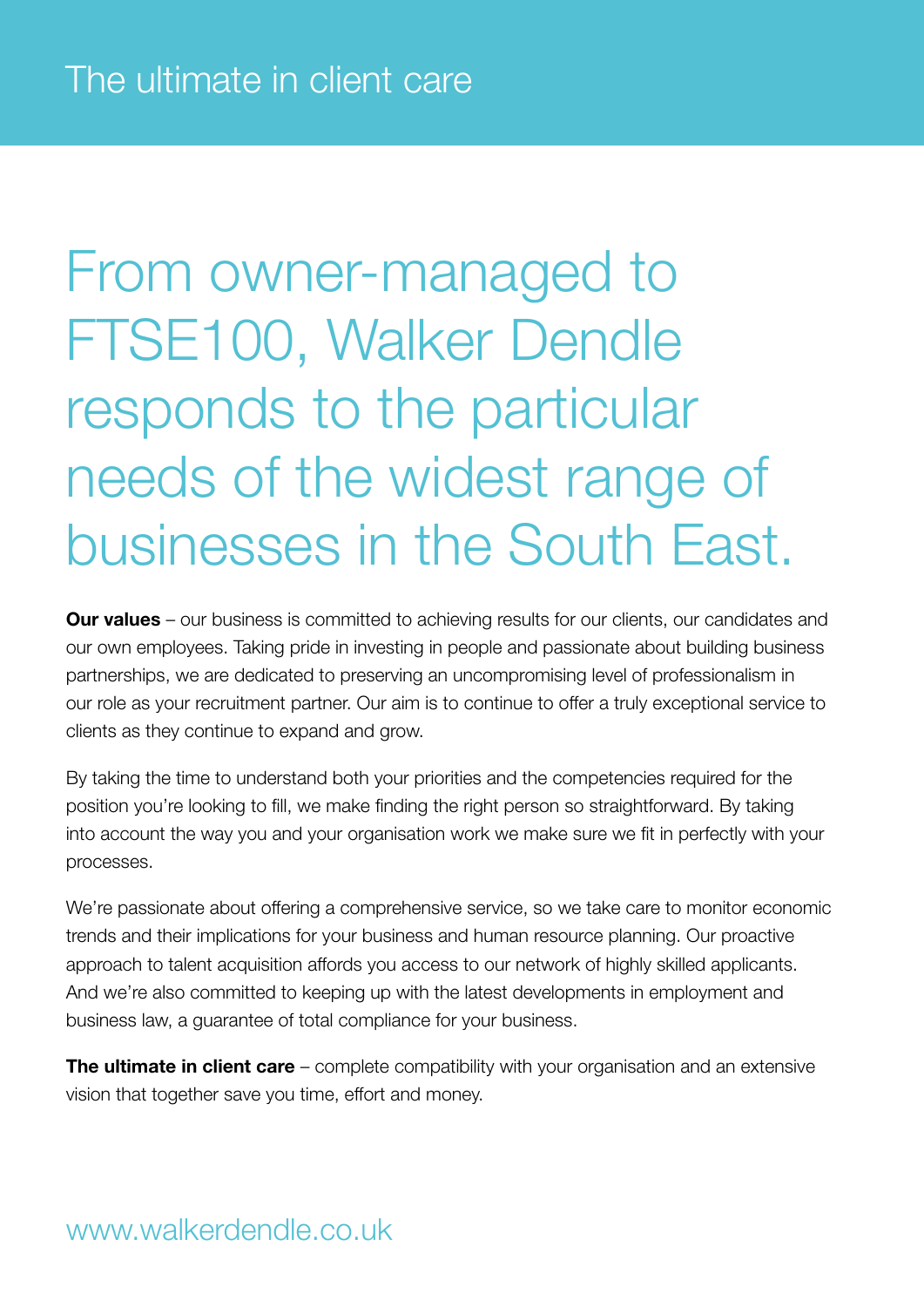# investing in people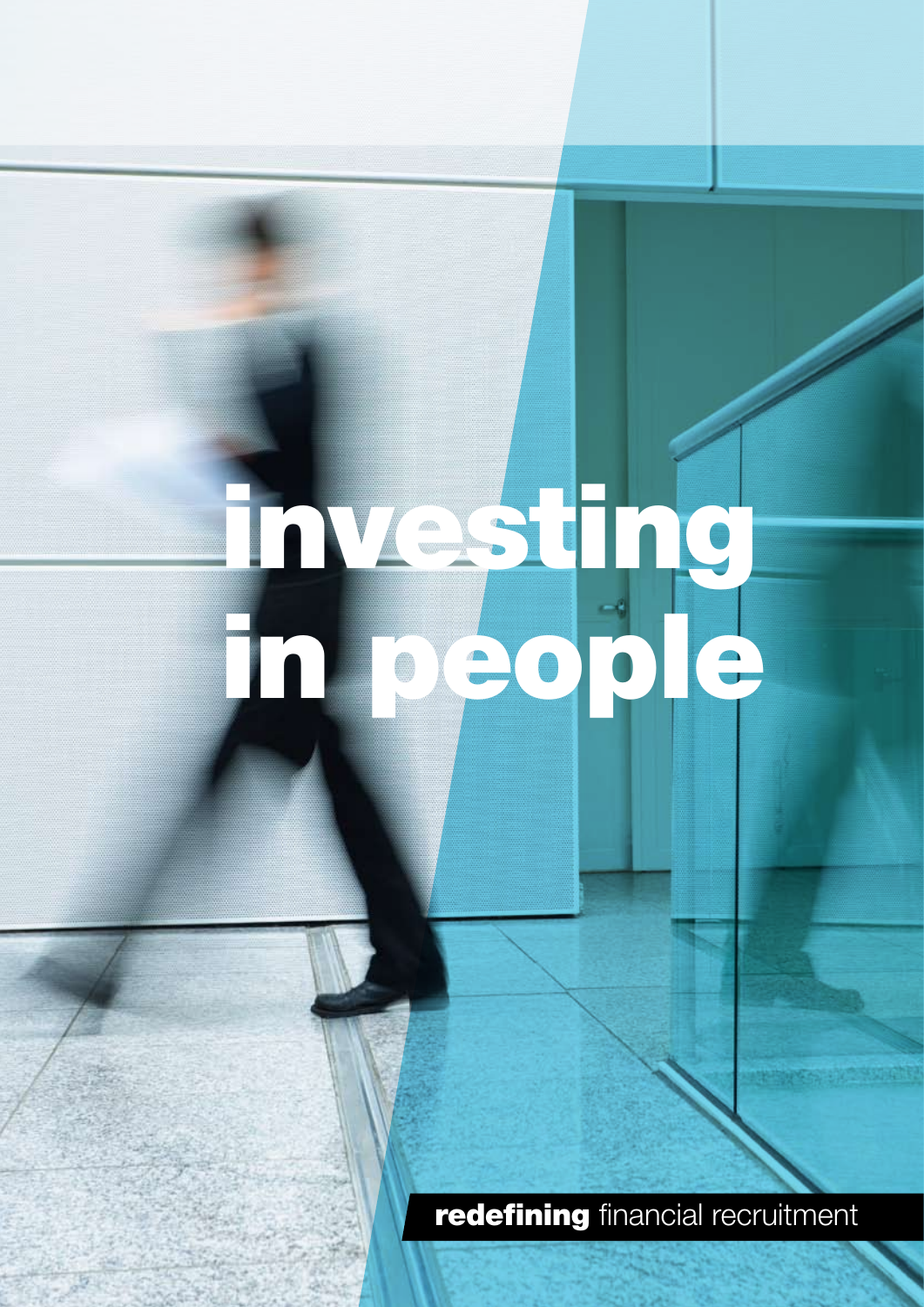### We provide the finest candidates across the widest range of financial disciplines and job types, including:

- Senior Finance Executives
- Newly Qualified Accountants
- Part Qualified Accountants
- • FP&A
- **•** Finance Business Partners
- Financial & Commercial Analysts
- Tax and Treasury Specialists
- Audit Specialists
- Permanent Appointments
- Interim Managers

Our reputation as the gateway to the best jobs in the region means we attract the best candidates, and so can consistently draw on a pool of superlative people.

We work closely with our candidates, providing career advice and counselling, and we fully understand their needs, skills, ambitions and their suitability to our clients. So we provide you with customised shortlists of quality people who are motivated to add real value to your organisation.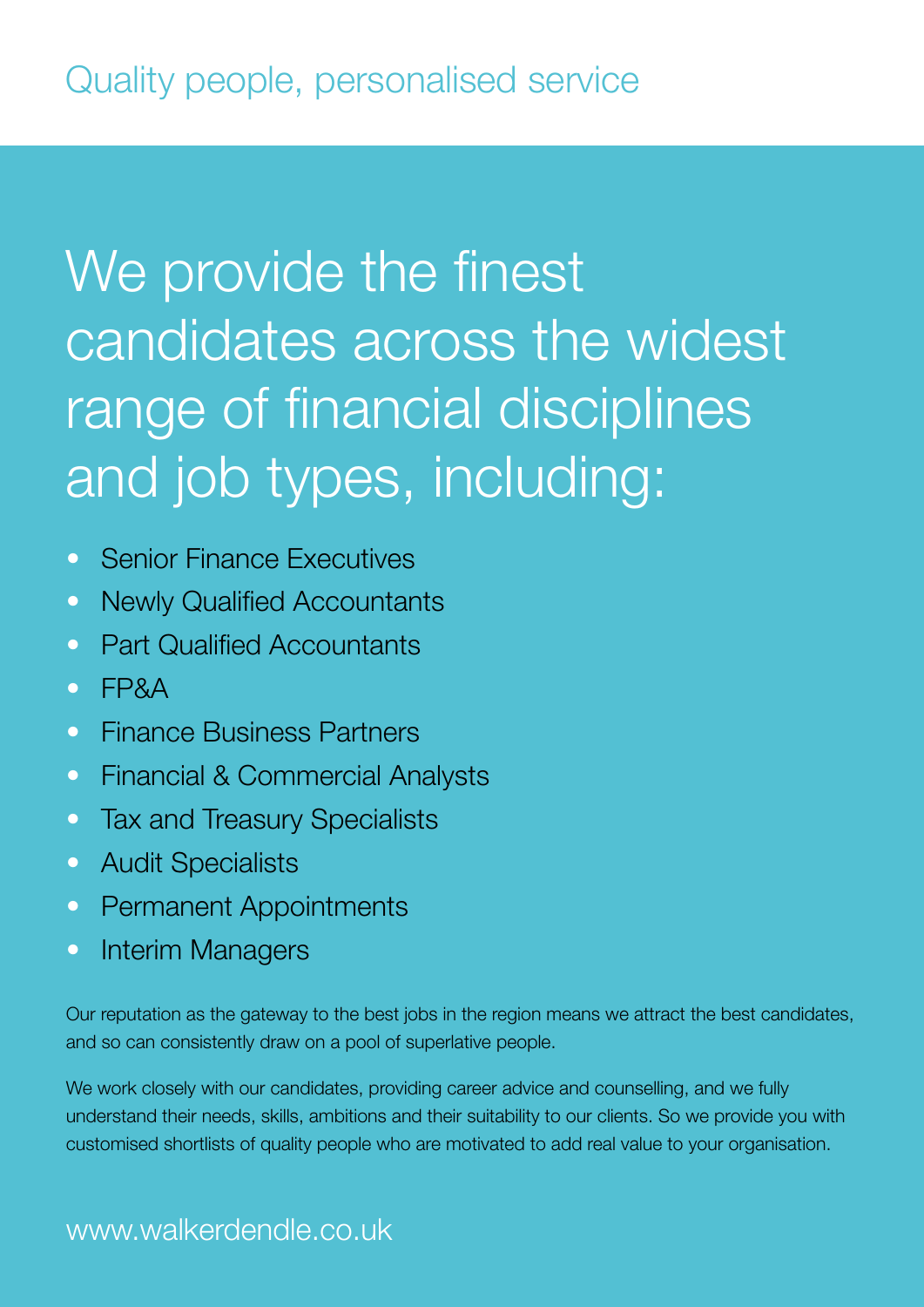## Staying one step ahead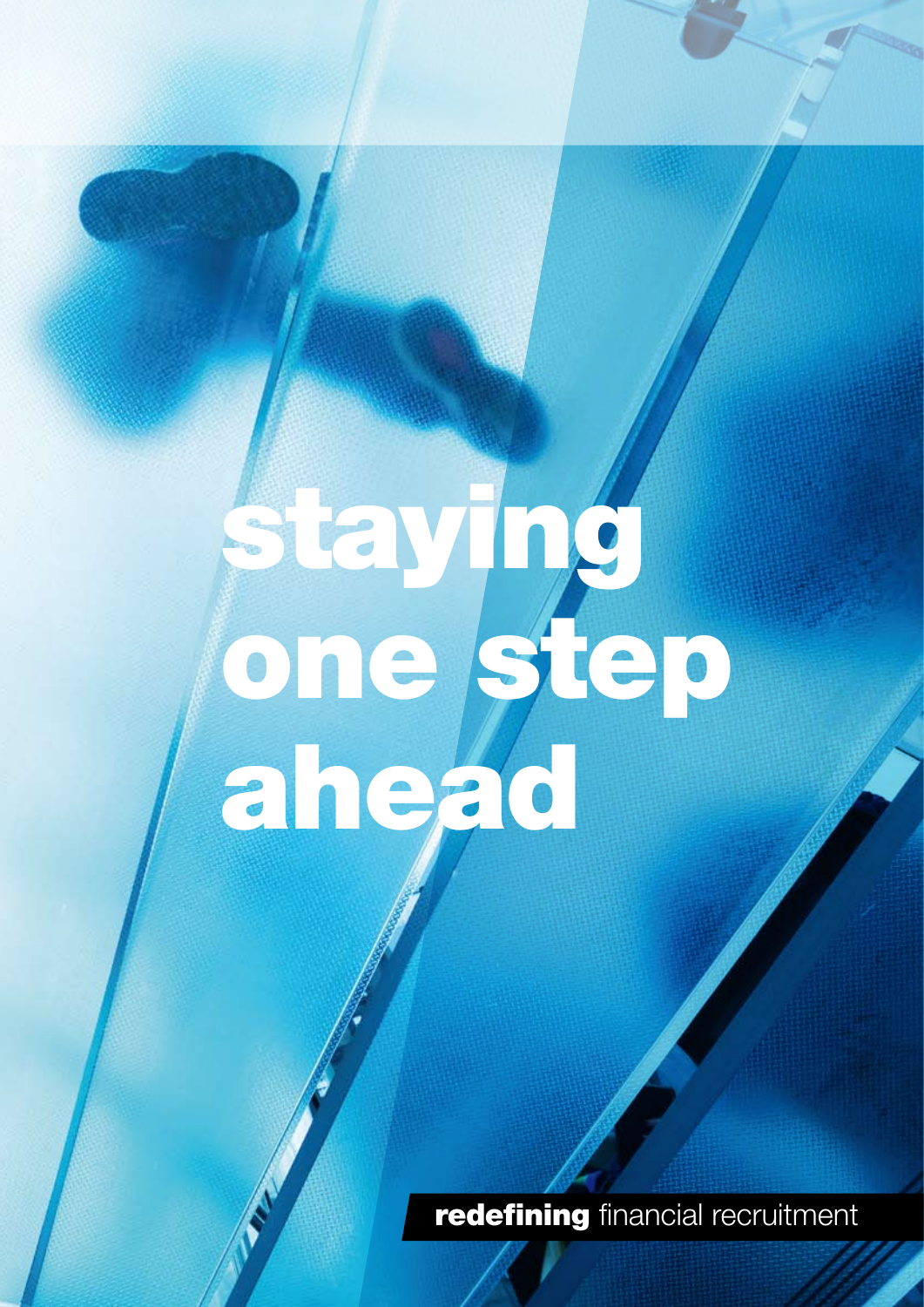Fully-comprehensive consultancy package – our core bespoke service, bringing together clients and candidates for permanent positions or interim placements.

## working better together

Walker Dendle has refined its talent acquisition process over the years and provides innovative resourcing and selection solutions that have proved successful with its clients to raise employer branding and target the most relevant candidates, including integrated marketing campaigns and customised talent pool development strategies. We understand intimately the essential competencies and attitudes your business requires through ongoing collaboration with hirers.

### www.walkerdendle.co.uk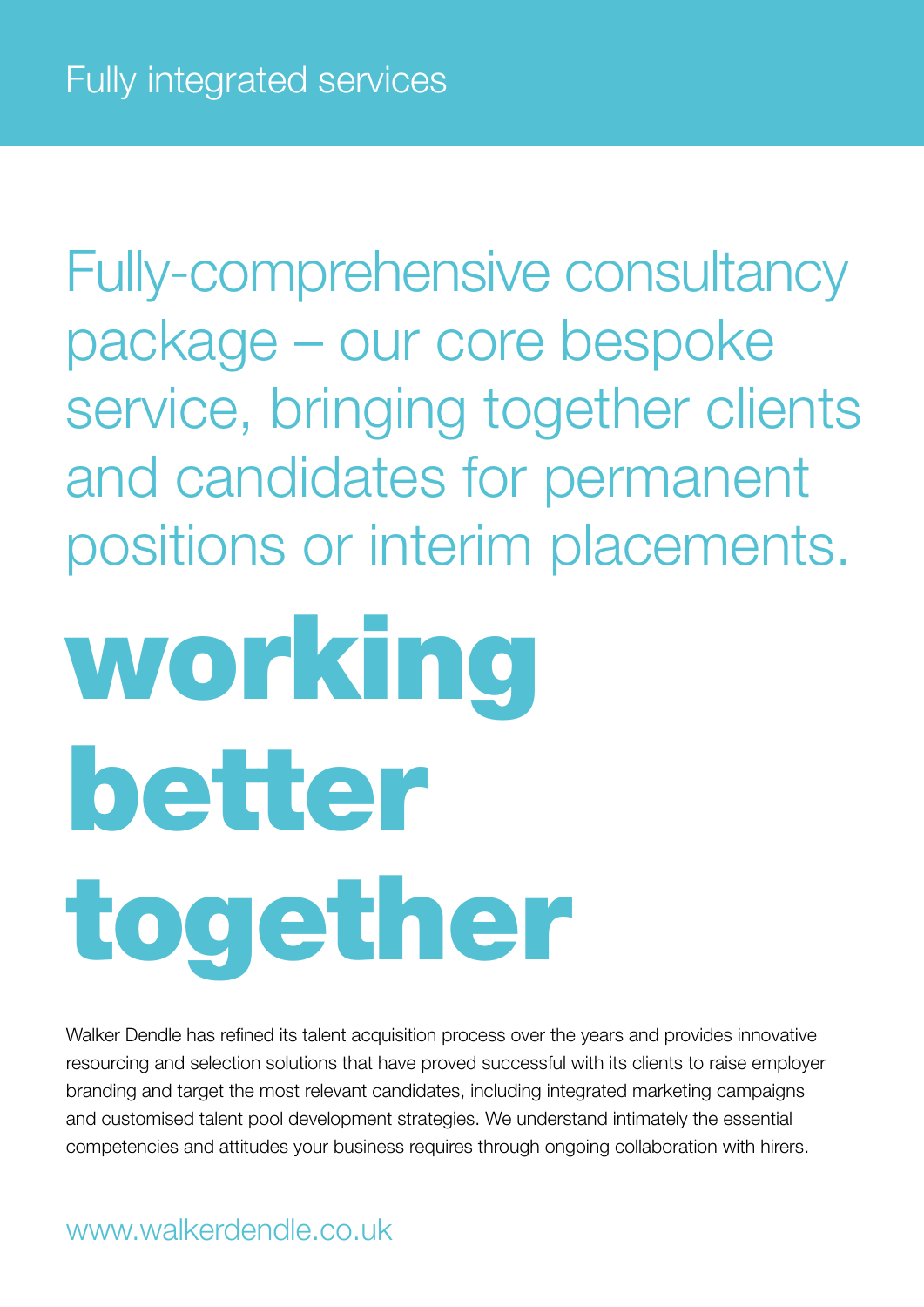Contingent/Database Search

Matching your specific criteria with our database of carefully screened candidates.

#### "Branded" Advertising

We select suitable media for direct marketing campaigns and provide advertising design and copywriting, then monitor the response and handpick the very best of the applicants.

#### Executive Search & Selection

From a detailed job brief, we identify and approach the cream of today's candidates and produce the highest possible calibre shortlist.

#### Temporary Placements & Contracts

Helping make our clients successful with their flexible staffing programmes, we provide the very best short or long term interim workers.

#### Psychometric Testing

Personal profiling of potential applicants carried out by a leading human resource solutions provider.

#### Walker Dendle Salary & Benefits Survey

Our regional survey gives our clients invaluable information about the benefits packages being offered in the South East.

#### Bespoke Salary & Benefits Research

We are happy to provide specific remuneration information and reward analysis upon request.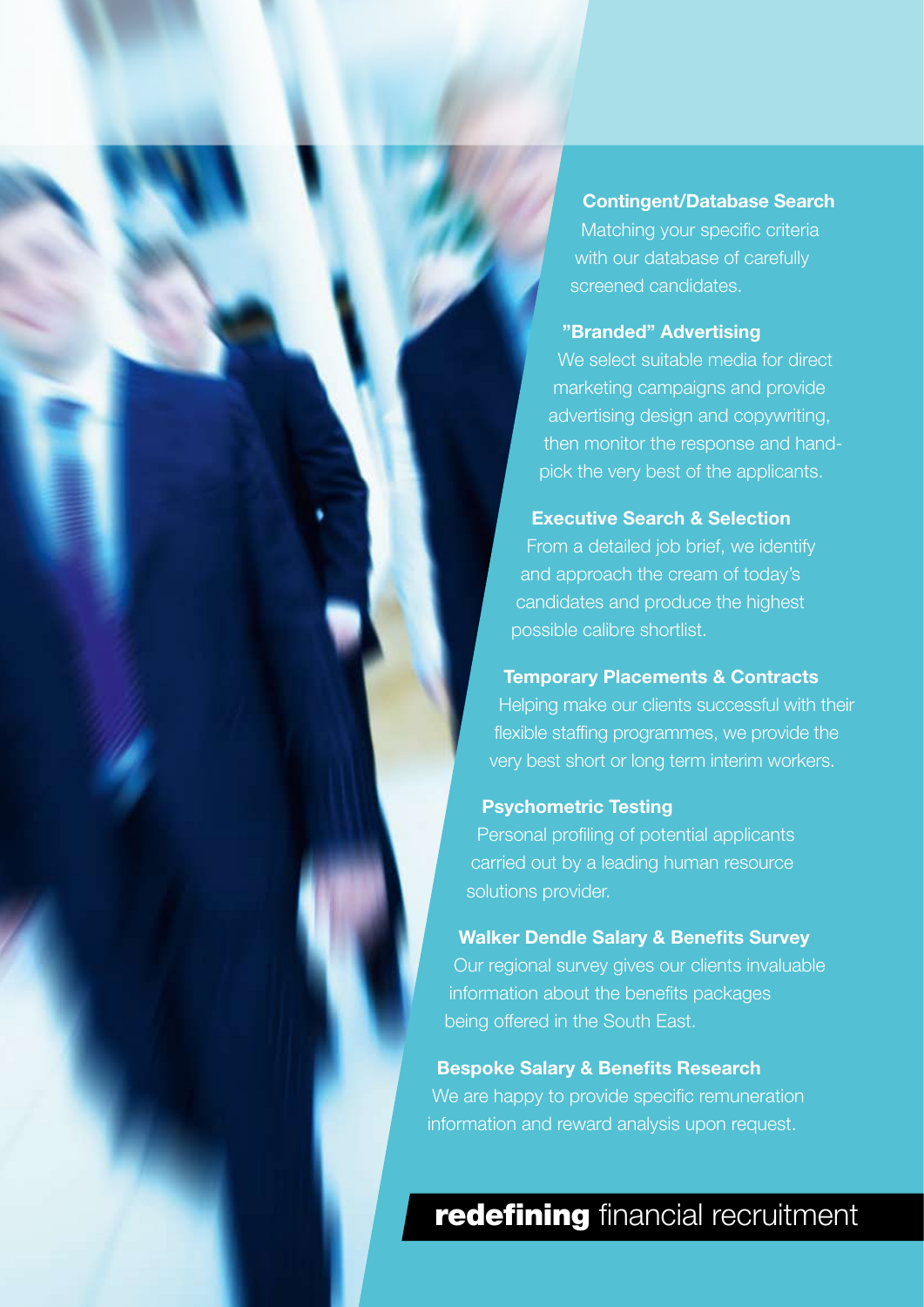Since Walker Dendle's launch in 1999, we've changed perceptions of employers and financial specialists in the South East, proving there are quality opportunities and people available throughout the region.

Our award-winning service has focused consistently on our original principles of supporting our clients and candidates with truly exceptional service and a unique long-term vision.

We'd like to show you how Walker Dendle can add value to your business, too. Contact us by calling 020 8408 9999 or e-mailing info@walkerdendle.co.uk

www.walkerdendle.co.uk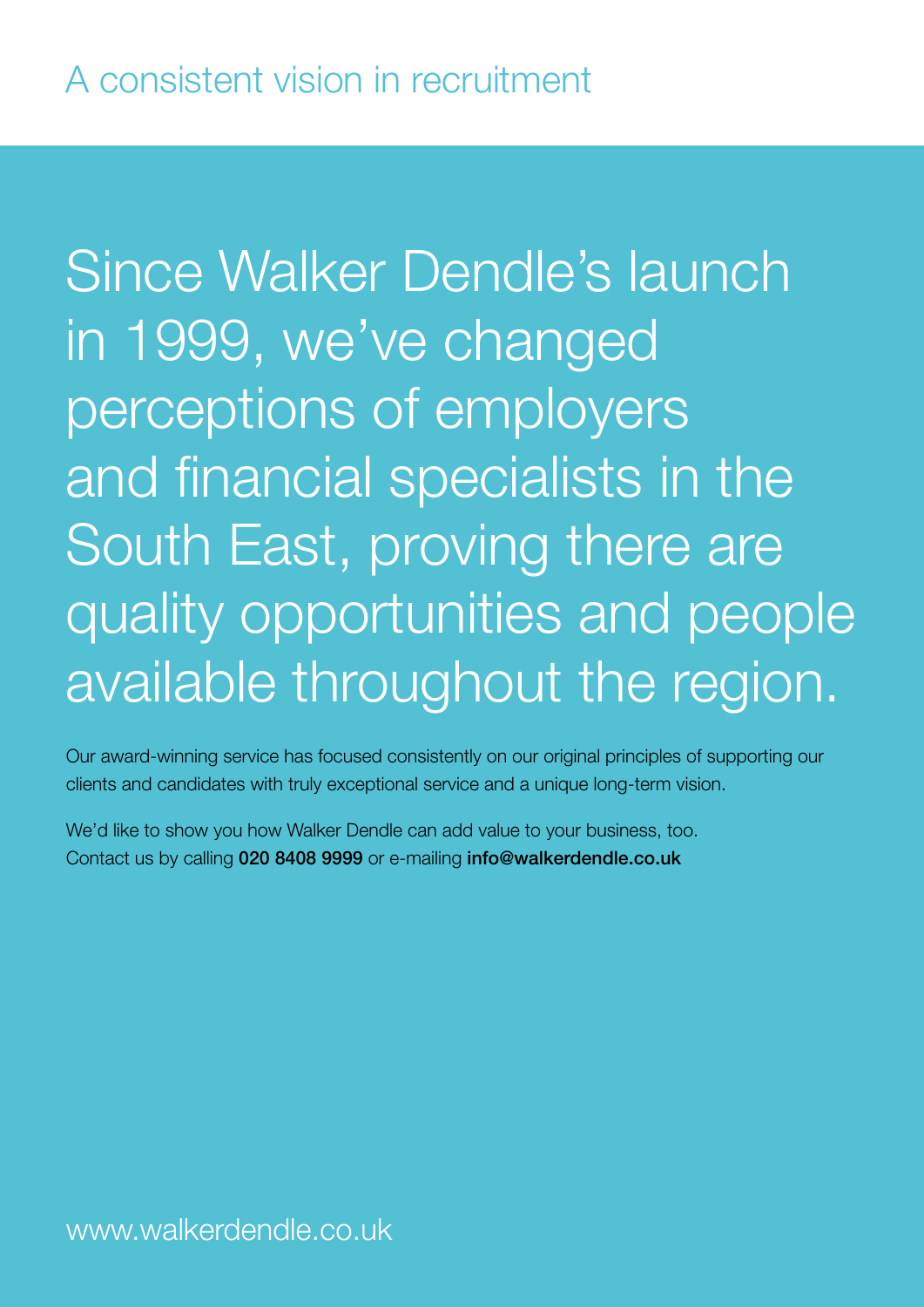# forging real partnerships